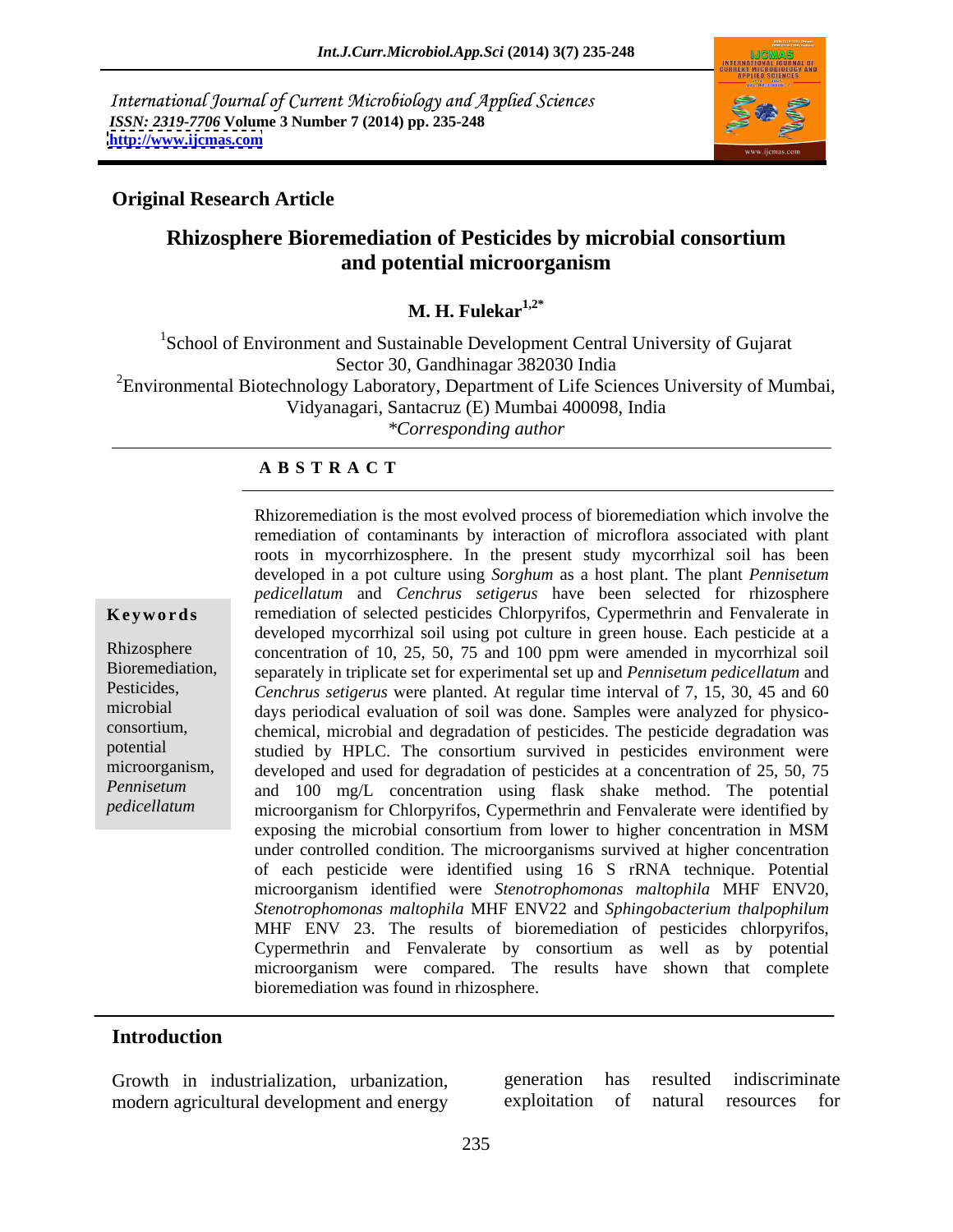fulfilling the human desires and need, which have contributed in disturbing the ecological bothermial to alleviate pesticide balance on which the quality of our contamination. Phytoremediation is an environment depends. Contamination of emerging technology that uses plants to soils, ground water, sediments, surface water remove contaminants from soil and water and air with hazardous and toxic chemicals (EPA, 2005; Raskin and Ensley, 2000). The is one of the major problems which the use of microbial metabolic potential for industrialized world is facing today. Over eliminating soil pollutants provides a safe the years intentional, unintentional and indiscriminate use of the synthetic chemicals used physico-chemical strategies (Vidali, has released several such hazardous organic 2001). contaminants in the environment. Hazardous environmental and health problem. It has been observed that the pesticides exposures towards checking the insect-borne diseases etc.) in the human health sector (Bhatnagar, Health Organization estimates that there are  $\qquad$  attenuation or bio-augmentation, the 3 million cases of pesticide poisoning each developing countries. degradation of compounds in the

cost, low-technology techniques, which reported to modify the quality and can often be carried out on site. Bioremediation and phytoremediation are which affects bioremediation in the

innovative technologies that have the potential to alleviate pesticide and economic alternative to other commonly 2001).

waste in particular pesticide is a massive Phytodegradation or rhizoremediation is the are increasingly linked to immune activity is due to the presence of proteins suppression, hormone disruption, and enzymes produced by the plants or by diminished intelligence, reproductive soil organisms such as bacteria, yeast, and abnormalities and cancer (EPA, 1986). fungi. Rhizodegradation is a symbiotic Chemical pesticides have contributed greatly relationship that has evolved between plants to the increase of yields in agriculture by and microbes. Plants provide nutrients controlling pests and diseases and also necessary for the microbes to thrive, while (malaria, dengue, encephalitis, filariasis, environment. Plant enzymes establish the 2001; Rekha and Naik, 2006). The World phytoremediation; whereas, during natural year and up to 220,000 deaths, primarily in the degradation. The first studies toward The conventional techniques used for degradation of herbicides and pesticides remediation have been to dig up (Hoagland et al., 1994; Jacobsen 1997; contaminated soil and remove it to a landfill, Zablotowicz et al., 1994). Today, many or to cap and contain the contaminated areas reports deal with degradation of hazardous of a site. Additionally, it is very difficult and organic compounds). Studies of the most increasingly expensive to find new landfill suitable plant species for rhizoremediation sites for the final disposal of the material. Showed that various grass varieties and Bioremediation is an option that offers the leguminous plants such as alfalfa are possibility to destroy or render harmless suitable (Kuiper et al., 2001; Qiu etal., various contaminants using natural 1994; Shann and Boyle 1994). Vesicular biological activity. It uses relatively low- arbuscular mycorrhiza (VAM) has been generally have a high public acceptance and abundance of rhizosphere microflora and breakdown of contaminants through the activity existing in the rhizosphere. This microbes provide a healthier soil degradation of pollutants during attenuation or bio-augmentation, the (indigenous) microbial population performs degradation of compounds in the rhizosphere mainly focused on the reported to modify the quality alter overall rhizosphere microbial activity, which affects bioremediation in the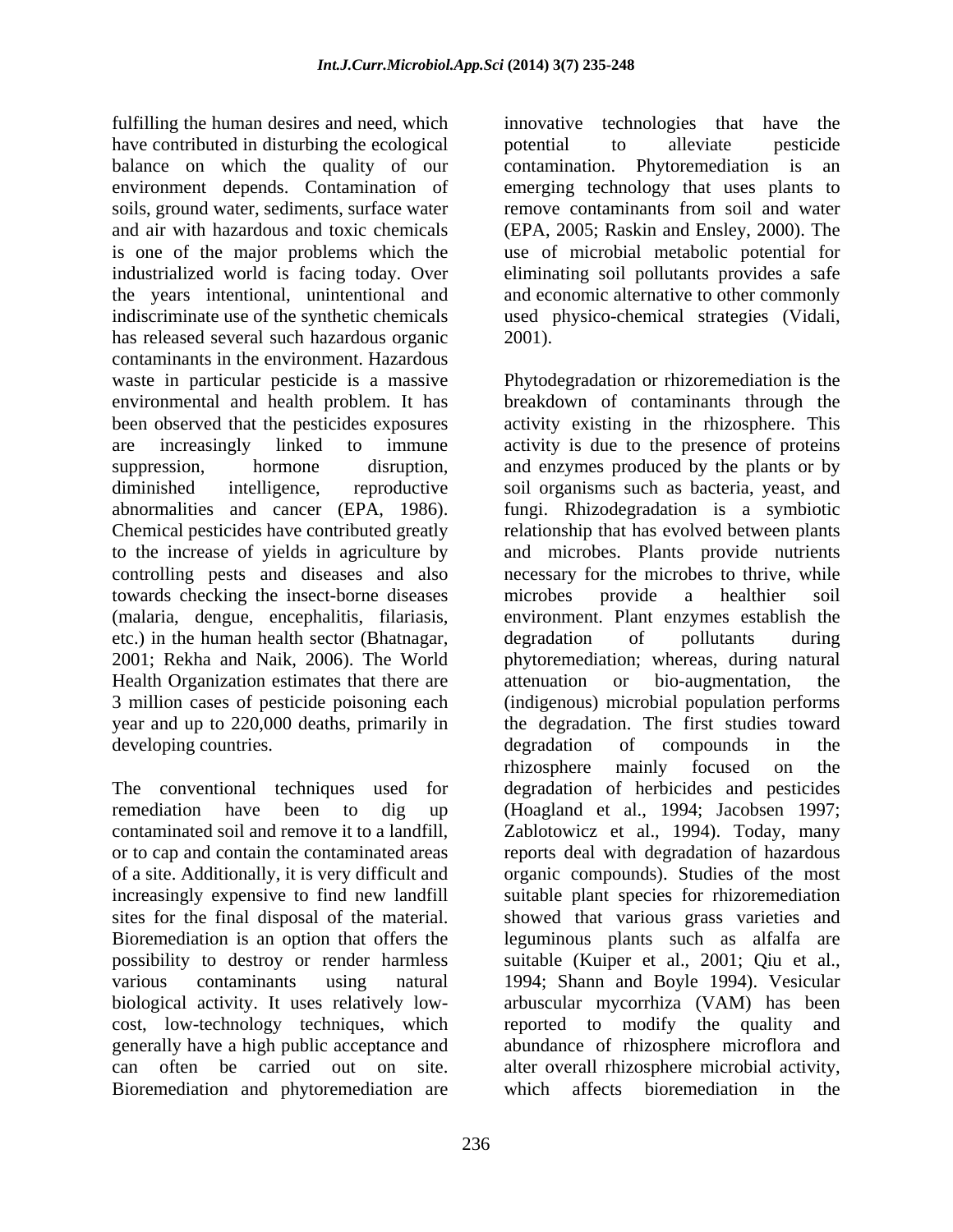contaminated soil (Khan, 2006). Mycorrhiza stainless steel sieve, and used for the not only provide the plants with water and mineral compounds and help to improve the structure of soil, but have also been shown Spiking of soil mix to act as filters, blocking toxic compounds toxicity to the plants. Mycorrhiza fungal strains have shown improved tolerance to the success of phytoremediation (Turnau et al., 2002). The bacterial species that are spatula to obtain final pesticide bioremediation belong to the genera *Flavobacterium*, *Arthrobacter*, *Azotobacter*, *Pseudomonas* and *Burkholderia* (Chaudhry et al., 2005). Indeed, studies have shown that a number of *Burkholderia* species exist naturally in the rhizosphere of several crop plants. The inoculation of rhizospheres with filled with soil mixture spiked at various<br>(a) particular pollutant-degrading concentrations of each pesticide (a) particular pollutant-degrading microorganism(s) has been shown to lead to an enhancement of biological remediation separately. The seeds of *Pennisetum*<br>(Chaudhry et al. 2005) *pedicellatum* (procured from Indian (Chaudhry et al., 2005).

phytoremediation and bioremediation ethanol for 30 seconds followed by technology the present research study has sterilization with 0.1% mercuric chloride for developed the methods and advancement for the biodegradation of pesticides such as chlorpyrifos, cypermethrin and fenvalerate using *Pennisetum pedicellatum* for rhizoremediation strategies and using done for this experiment and pots were kept rhizosphere soil as source of potential microorganism from developed microbial consortium and assessment of their degrading ability in liquid media for their potential use in pesticide contaminated soil

Soil was collected from a depth of about 0 - 15 cm along the banks of Surya River, Palghar (located 100 km, north of Mumbai). The soil was screened through 2 mm

rhizosphere bioremediation.

# **Spiking of soil mix**

within their mycelium resulting into reduced Experimental soil mix was spiked with each toxic compounds, and hence could increase 75, 50, 25, and 10 mg/kg separately. All known to be the most useful in concentrations of dry weight of soil mix; pesticide (chlorpyrifos, cypermethrin, fenvalerate) at the concentrations viz. 100, samples were thoroughly mixed with metal spatula to obtain final pesticide unspiked soil mix was taken as control.

# **Pot culture green house experiment**

Keeping in view the advantages of Zhansi) were surface sterilized with 70% Time course pot culture experiments were conducted in a green house, where pots were filled with soil mixture spiked at various concentrations of each pesticide (chlorpyrifos, cypermethrin, fenvalerate) separately. The seeds of *Pennisetum pedicellatum* (procured from Indian grassland and fodder research institute, Zhansi) were surface sterilized with 70% 5 min. Twenty pre-germinated seeds were transferred to plastic pots (1 kg, 11 cm diameter, 11.5 cm height) containing spiked and control soil mix. Three replicates were in green house with temperature 24-26°C at day, 22-23°C at night with the natural light.

and water environment. Rhizosphere soil samples were collected at **Materials and Methods days** to evaluate rhizospheric degradation of **Soils collection**  samples were also microbial enumerated The rhizosphere bioremediation of pesticide was carried out up to the period of 60 days. five intervals of 7, 15, 30 and 45 and  $60$ pesticide. The rhizospheric and bulk soil (immediately within 24hrs of the final harvests). The plate counts of bacteria were taken by spread plate method and compared.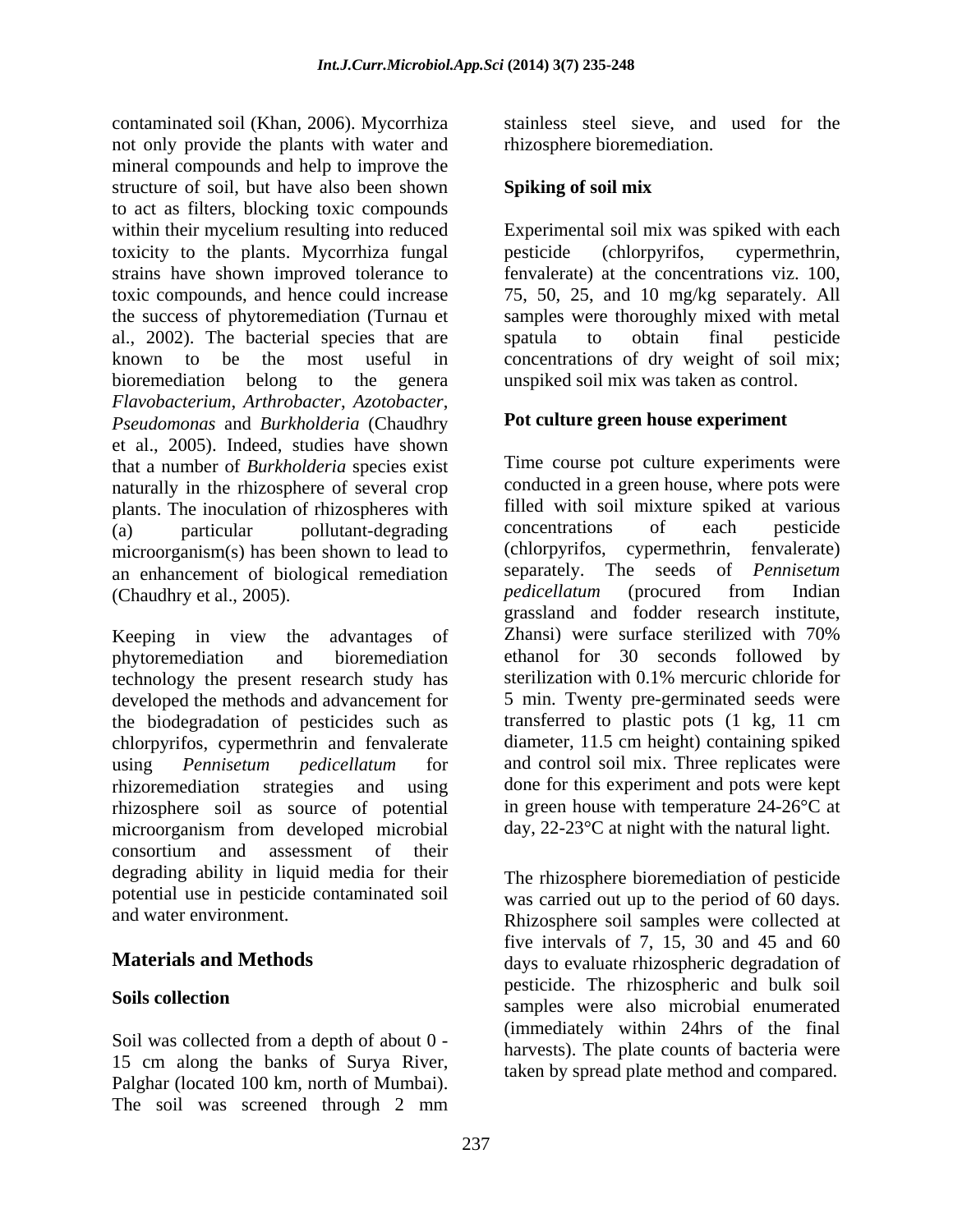For the analysis, soil from planted pots was Developed consortia were serially diluted carefully collected, mixed, and air dried. and plated on basal agar medium containing Each replicated soil sample (10g) was added chlorpyrifos, cypermethrin and fenvalerate with activated charcoal (0.05g), florisil (50 mg/L) seperately. For isolation of (0.05g) and anhydrous sodium sulphate (1g) and mixed well. The mixture was packed in filter paper to fit in a soxhlet apparatus for extraction with 150 ml of hexane acetone **Pesticides bioremediation by isolated** solvent mixture  $(11 \t v/v)$  for 6 h. The **potential degrader in shake flask** extracted solvent was then passed through **bioreactor** anhydrous sodium sulphate and evaporated to dryness. The residue was then dissolved Pure culture of cypermethrin potential

The remediated rhizosphere soil initially cypermethrin (100 mg/kg) and fenvalerate CoSO4-28 and Na2.MoO4.2H2O-24.

A 10g soil sample was homogenized in 10 rotary shaker at 29ºC for 2 weeks at 150 rpm. The culture of the terminal positive flasks were again kept on orbital shaker

**Extraction and clean up of soil samples** tube showing the growth was enriched by two serial transfers into fresh media. potential degrader same method as section 4.4.1.1 was followed.

# **potential degrader in shake flask bioreactor**

in suitable solvent for final estimation of degrader isolated from rhizoremediated soil Pesticides. was further used for bioremediation studies **Development of microbial consortia from Rhizosphere at higher rate of degradation**  0.255, KH2PO4-0.255, (NH4)2SO4-0.255, **of each pesticide (chlorpyrifos,** MgSO4.7H2O-0.05, CaCO3- 0.005 and **cypermethrin, fenvalerate)** FeCl2.4H2O-0.005 blended with 1 ml of amended with highest concentration of each mg/l) MgSO4.H2O-169, ZnSO4.7H2O-288, pesticide chlorpyrifos (100 mg/kg), CuSO4.5H2O-250, NiSO4.6H2O-26, (100 mg/kg) obtained from the first set of Erlenmeyer flasks (250 ml) and nutrient experiment was further characterized and culture media were autoclaved for 20 used for isolation of respective developed minutes at 121°C. A 500µl acetone consortia and potential degrader for each containing each pesticide separately was pesticide. aseptically added to autoclaved dried **Isolation of Bacterial consortium from** evaporate. After complete evaporation of **pesticide rhizoremediated soil** acetone from the Erlenmeyer flasks, 100ml ml of 0.85% saline solution on a rotary final concentration. 1ml sub cultured shaker at 29°C and 150 rpm. A tenfold potential degrader (in nutrient broth) was dilution series was prepared and 0.1 ml of inoculated into Erlenmeyer flasks (250 ml) each dilution was inoculated into test tubes containing nutrient culture media with a containing 3 ml of MSM supplemented with pesticide concentration of 10mg/l. the 50μg/ml for chlorpyrifos, 25μg/ml for inoculated flasks were kept in orbital shaker cypermethrin and 25  $\mu$ g/ml for fenvalerate incubator at 160 rpm, 30°C for 14 days. separately. The tubes were incubated on a After 14 days, 10 ml of this culture media in shake flask bioreactor. The mineral salt medium comprised of (in gm/l) K2HPO4 trace elements solution (Focht, 1994). The Focht trace element solution contained (in CuSO4.5H2O-250, NiSO4.6H2O-26, CoSO4-28 and Na2.MoO4.2H2O-24. Erlenmeyer flasks allowing the acetone to culture media was added under laminar flow hood so as to reach the desired pesticide pesticide concentration of 10mg/l. the with a pesticide concentration of 25mg/l, the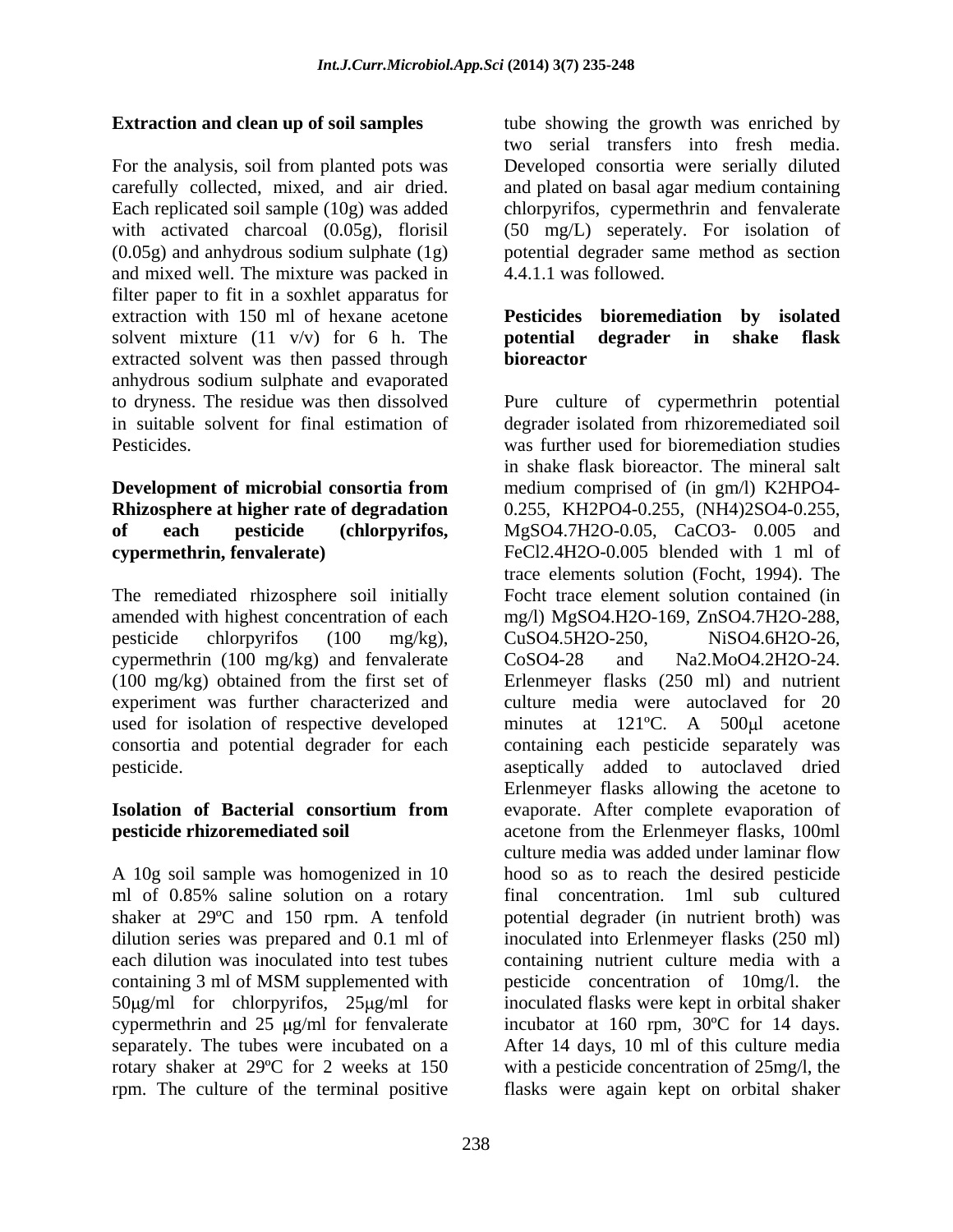incubator at 160 rpm, 30ºC for 14 days. 75mg/l and was kept on orbital shaker

The samples were centrifuged (4oC, 5 min, 10,000 rpm, Plasto crafts, Rota 6R- V/Fm) Pennisetum pedicellatum to remove the suspended microbial cell hexane using the separating funnel. 5 ml of the green house where *Pennisetum* n-hexane. To ensure the maximum recovery with chlorpyrifos, cypermethrin and

The present study was done with the aim of remediation method using plant with degradative rhizosphere and isolation of naturally occurring rhizosphere associated potential degrader providing the possibility detoxification of pesticide contamination. The remediation efficacy of *Pennisetum pedicellatum* was investigated using green house pot culture experiments in pesticide (Chlorpyrifos, cypermethrin and fenvalerate) amended soil (10, 25, 50, 75 and 100 mg/kg) for periodic evaluation of changes in concentration. Total proportion of pesticide degraders were found to be higher in rhizosphere soil compared to bulk soil. Pesticides (chlorpyrifos, cypermethrin and fenvalerate) degrading strain associated with rhizosphere capable of surviving at higher

Likewise, the microbial culture was sub degrader. On the basis of morphological cultured into nutrient culture media with a characteristics, biochemical tests and 16S pesticide concentration of 50mg/l and rDNA analysis, isolates were identified and incubator at 160 rpm, 30ºC for 14 days. purpose in liquid MSM in laboratory at Optical density at 600nm for determining bench scale in shake flask bioreactors. colony forming unit (CFU/ml) was Rhizoremediation strategy will be of performed to studying cell density. immense importance in remediation of Analytical procedure **Example 2018** technogenic and natural environment. concentrations were designated as potential further taken for bioremediation studies pesticides residues to a level permissible for

# **Rhizoremediation experiment using**  *Pennisetum pedicellatum*

mass. The supernatant was extracted in n- Pot culture experiments were conducted in sample was extracted with equal volume of *pedicellatum* was grown in soil amended of organic contaminant from samples, the fenvalerate. The dissipation of the three extraction was performed thrice using the pesticides in *Pennisetum pedicellatum* aliquots of 5 ml n-hexane. The extracted rhizosphere soils at different concentrations samples were analyzed on HPLC and MS. was quantified using HPLC. Time course **Results and Discussion** green house, where pots were filled with soil establishment of highly effective  $mg/kg$ ), 13 (50 mg/kg), 14 (25 mg/kg), 15 of both environmental and insitu were six treatments in this trial, five the green house where *Pennisetum*  with chlorpyrifos, cypermethrin and pot culture experiments were conducted in a mixture spiked at various concentrations of pesticides viz. T1 (100 mg/kg), T2 (75 mg/kg), T3 (50 mg/kg), T4 (25 mg/kg), T5 (10 mg/kg). Three replicates were done for this experiment and pots were kept in green house with temperature 24-26°C at day, 22- 23°C at night with the natural light. There were six treatments in this trial, five contaminated soil spiked with pesticide and one control. The rhizosphere bioremediation of pesticide was carried out up to the period of 60 days. Rhizosphere soil samples were collected at five intervals of 7, 15, 30 and 45 and 60 days to evaluate rhizospheric degradation of pesticide. The rhizospheric and bulk soil samples were also microbial enumerated (immediately within 24hrs of the final harvests). The plate counts of bacteria were taken by spread plate method and compared. The mean extraction recovery of chlorpyrifos, cypermethrin and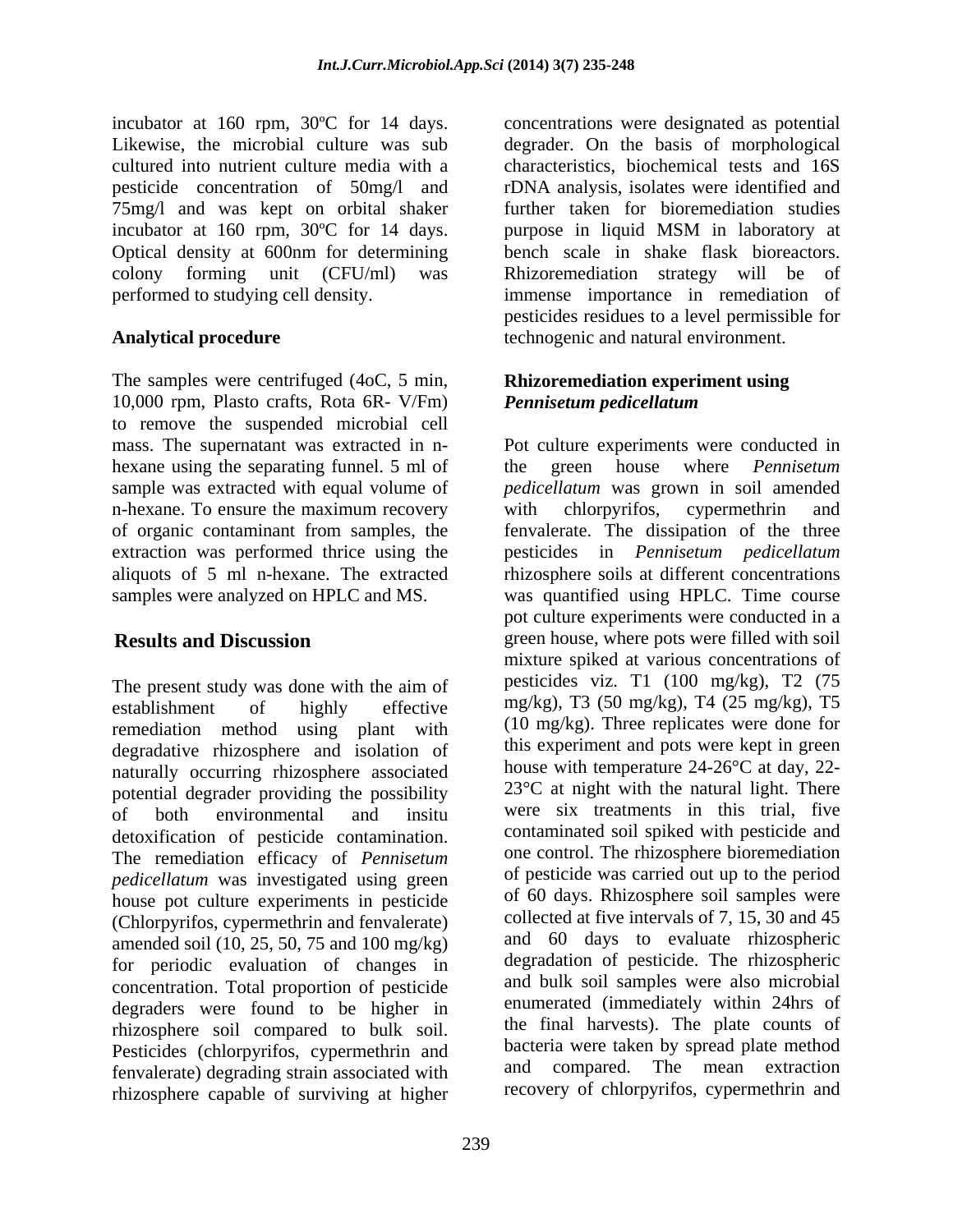fenvalerate achieved from spiked pot soil is

chlorpyrifos were found to be 78.15, 58.4, that progressively increased to 82.5% on The percentage degradation was 34.7%, important factors determining the (Table 1). The results indicated lower different metabolites of which 3, 5, 6 significantly depends on either soil trichloro -2- pyridinol (TCP) was the main characteristics or microbial activity biodegradation product of chlorpyrifos. Khanna et al., (2008) also reported TCP as degradation product of chlorpyrifos in soil.TCP was majorly detected in the fenvalerate were found to be 90, 71.1, 45.0, rhizosphere soils initially spiked at 75 and 22.0 and 9.2 mg/kg for T1, T2, T3, T4, and 100 mg/kg (higher) concentrations suggesting that TCP formed in the soils contaminated at lower levels dissipated lower degradation percentage at higher quickly into simpler compounds below doses 100 mg/kg,75 mg/kg and 50 mg/kg in detectable limits. This might be due to the comparison to 25 mg/kg and 10 mg/kg in the enhancement of a soil microflora population order of 10 mg/kg > 25 mg/kg > 50 mg/kg > capable of degrading chlorpyrifos (Singh et 75 mg/kg > 100 mg/kg . The residue data

62.21% at the harvest period of 15 and 45

reported. NDL (non-detectable limit) on 60th day The initial recovered concentrations of mg/kg was dissipated by 41.6% on 15th day 39.0, 18.52 and 7.6 mg/kg for T1, T2, T3, 45th day and NDL after 60 days. The T4, and T5 doses respectively. T1 degraded corresponding values were about 27.7%, to 31.28% and 84.94% at the harvest period 47.95% and 75.52% and NDL respectively of 15 and 45 days and NDL (non-detectable on 7th, 15th and 30th day in 50 mg/kg. The limit) 60th day after application. The initial percentage dissipation was 34.7%, 53.03% deposit in T2 was degraded by 41.6% 15th and NDL in 50 mg/kg on 7th, 15th and 30th day that progressively increased to 82.5% on days respectively, 25 mg/kg was found to be 45th day and NDL after 60 days. The completely degraded at the first harvest corresponding values were about 27.7%, period of 7 days (Table 1). Microbial 47.95%, 75.52% and NDL in case of T3. degradation is known to be one of the most 53.03% and NDL in T4 on 7th, 15th and environmental fate of pesticide in the soil 30th days. T5 was found to be completely (Arnold et al 1990). Standen et al., (1997) degraded at the first harvest period of 7 days studied the metabolic fate of cypermethrin in degradation percentage in higher doses T1, to vary from 2-16 weeks. Wauchope et al., T2 and T3 doses in comparison to T4 and (1982) also reported the half life of T5 in the order of  $T5 > T4 > T3 > T2 > T1$ . cypermethrin to vary from 4 days to 8 Chlorpyrifos was found to degrade in soil to weeks. Degradation of cypermethrin in soil days respectively in case of 100 mg/kg, and after application. The initial deposit in 75 that progressively increased to 82.5% on important factors determining the the aerobic soil and the half life was found significantly depends on either soil characteristics or microbial activity (Miyamato et al., 1981).

al., 2004; Menon et al., 2005). were statistically interpreted for computation The initial recovered concentrations of values (fig. 5.44).100 mg/kg, 75 mg/kg, 50 cypermethrin were 92.6, 68.9, 45.0, 22.10 mg/kg, 50 mg/kg, and 25 mg/kg doses and 8.10 mg/kg for 100 mg/kg, 75 mg/kg, respectively, which dissipated to 5.1% and 50 mg/kg, 25 mg/kg, and 10 mg/kg doses 44.7% at the harvest period of 15 and 45 respectively, which dissipated to 4.42% and days respectively in case of 100 mg/kg, and The initial recovered concentrations of T5 doses respectively. Rhizospheric degradation of fenvalerate results indicated of regression equation and residual half life days respectively in case of 100 mg/kg, and 72.4% degradation on 60th day after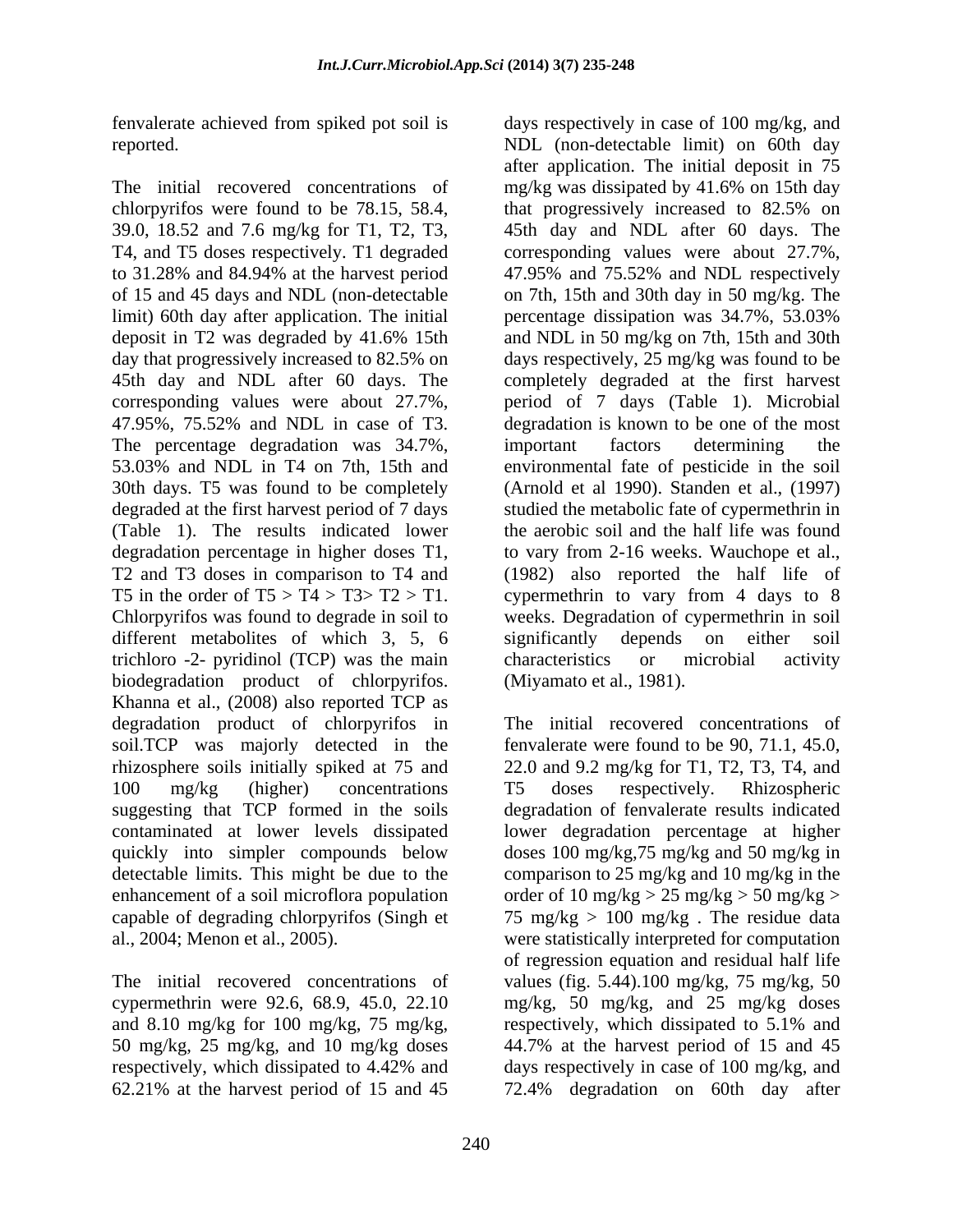application. The initial deposit in 75 mg/kg Cypermethrin and Fenvalerate respectively. was dissipated by 46.5 % on 15th day that In case of 50 mg/L of concentration days (Table 1). The corresponding values 22 was found to be 12%, 0% and 0% at the 55.4% and NDL in 25 mg/kg on 7th and 23 and degradation was 20%, 20% and 10% 15th days respectively, 25 mg/kg was found to be completely degraded at the first in the rhizospheric zone generally consists of 10-100 times greater number of indigenous microorganisms than in bulk degradation was found to be 100% at the compounds exudated from plant root such as  $95\%$  at 100 mg/L (Table 5.23). sugars, carbohydrate, alcohol and amino Cypermethrin biodegradation by

# **Bioremediation-Chlorpyrifos, Cypermethrin and Fenvalerate by**

The naturally occurring bacterial isolates capable of metabolizing pesticides were isolated from pesticides rhizoremediated Bioremediation of pesticides (Chlorpyrifos, soil. Isolated degraders were then identified Cypermethrin and Fenvalerate) was carried by various biochemical tests and 16 S rDNA out at the selected concentrations 25, 50 and characterization. Bioremediation potential of 100 mg/L by identified potential degraders identified degraders was then evaluated in *Stenotrophomonas maltophilia* MHF ENV liquid MSM medium supplemented with 20, *Stenotrophomonas maltophilia* MHF pesticides at various concentrations. Three ENV 22 and Sphingobacterium different potential degraders *thalpophilum* MHF ENV 23 in shake flask *Stenotrophomonas maltophilia* MHF ENV 20, *Stenotrophomonas maltophilia* MHF ENV 22 and *Sphingobacterium thalpophilum* MHF ENV 23 were taken for The environmental parameters monitored

progressively increased to 82.9% on 30th day and NDL (Non detection limit) after 45 *Stenotrophomonas maltophilia* MHF ENV were about 50.4%, 77.7 % and NDL concentration of 25, 50 and 100 mg/L respectively on 7th, 15th and 30th day in 50 respectively. Fenvalerate was degraded by mg/kg. The percentage dissipation was *Sphingobacterium thalpophilum* MHF ENV harvest period of 7 days. This may be due to hour i.e day 1 degradation was 100%, 40% selective enrichment of fenvalerate and 100% at the concentration of 25 mg/L in degraders in the rhizospheric zone. The soil case of chlorpyrifos, cypermethrin and soil, this might be due to carbon containing concentration of 25 and 50 mg/L and was acids, which could stimulate the microbial *Stenotrophomonas maltophilia* MHF ENV activities and increase the number of 22 was found to be 100% at 25, 50 mg/L rhizosphere microorganisms (Schnoor et al., and 77% at 100 mg/L at 7th day while in 1995; Stottmeister et al., 2003). The case of fenvalerate bioremediation by pesticide degradation ability was found to be *Sphingobacterium thalpophilum* MHF ENV increased in this soil (Anderson et al., 1994). 23 degradation was found to be 100% at 25, application. The initial deposits of Cypermethrin and Fenvalerate espectively. In the concentration of Cherometrical by the system of Chinam Cherometrical by the system of Chinam Cherometrical by the system of Chinam Chero cypermethrin bioremediation by 22 was found to be 12%, 0% and 0% at the 23 and degradation was 20%, 20% and 10% in case of 25, 50 and 100 mg/L respectively at the end of 4th hour. At the end of 24th fenvalerate. At the end of bioremediation experiment in MSM the chlorpyrifos degradation was found to be 100% at the 95% at 100 mg/L (Table 5.23). Cypermethrin biodegradation by 50 mg/L and 94.7% at 100 mg/L at 7th day (Fig 1).

# **identified potential microorganism Environmental parameters- Variation during bioremediation of pesticides by identified potential microorganisms**

ENV 22 and *Sphingobacterium*  bioreactor under controlled environmental conditions.

and assessed were pH, temperature, CFU,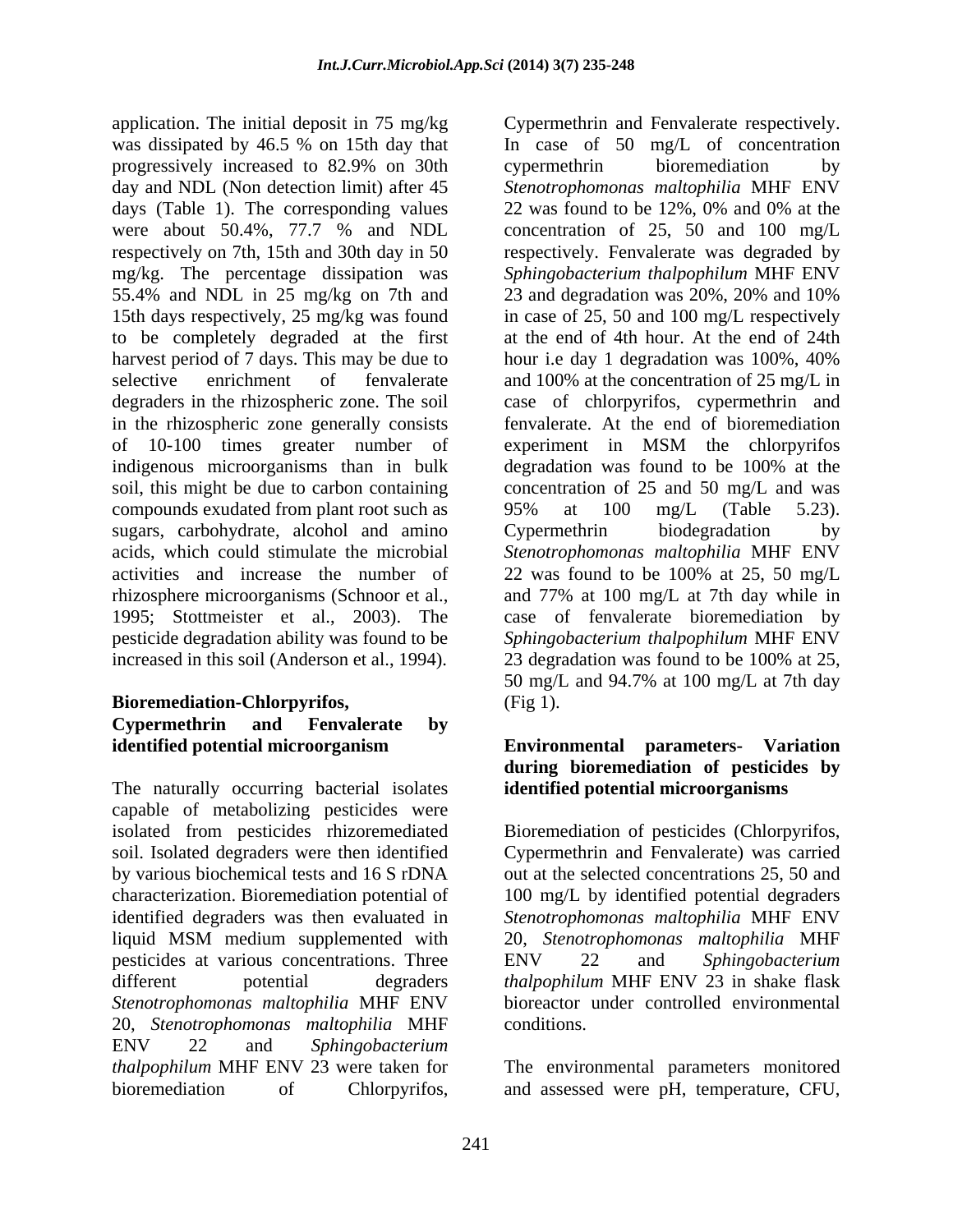COD and BOD for each of the pesticides. degraders *Stenotrophomonas maltophilia* The bioremediation parameters studied MHF ENV 20, Stenotrophomonas during bioremediation of each pesticide are maltophilia MHF ENV 22 and represented in the table 3. The growth and *Sphingobacterium thalpophilum* MHF ENV proliferation was found to be maximum at the concentration of 100 mg/L in case of Chlorpyrifos, Cypermethrin and Fenvalerate chlorpyrifos and fenvalerate, while in case respectively. Bioremediation of pesticides of cypermethrin it was highest at 50 mg/L of concentration. pH was found to be fluctuating from 7.3 to 6.6 at 25 mg/L and identified potential degraders 7.0 to 7.45 at 50 mg/L of chlorpyrifos. *Stenotrophomonas maltophilia* MHF ENV Initial and final pH was found to be 7.2 in 20, *Stenotrophomonas maltophilia* MHF case of 100 mg/L chlorpyrifos ENV 22 and Sphingobacterium concentration. During bioremediation *thalpophilum* MHF ENV 23 in shake flask biological oxygen demand (BOD) and chemical oxygen demand (COD) were also conditions. monitored as indicators for microbial growth of pesticides. The basis for the COD test is microbial consortium in *Pennisetum* conditions. Table 2 demonstrates the microbial consortium and potential decrease in COD levels at the pesticide microorganism for chlorpyrifos, concentration of 25, 50 and 100 mg/L over a

# **microorganism microorganism numerical contract to the properties** ppm of chlorovrifies 4.9% degradation was

In the present research study naturally increased to 18.7% at the end of 5th day by metabolizing pesticides were isolated from degrader was reported to degrade 80% at the degraders were then identified by various day. For higher concentration like 100 ppm characterization. Three different potential

MHF ENV 20, *Stenotrophomonas maltophilia* MHF ENV 22 and 23 were taken for bioremediation of was carried out at the selected concentrations 25, 50 and 100 mg/L by identified potential degraders ENV 22 and *Sphingobacterium*  bioreactor under controlled environmental conditions.

and bioremediation. The decrease in BOD The bioremediation studies carried out for values indicates the growth of selected organic pesticides viz. chlorpyrifos, microorganisms in the varying concentration cypermethrin and fenvalerate by developed that nearly all organic compounds can be rhizosphere and as well by their respective fully oxidized to carbon dioxide with a potential microorganism has been compared. strong oxidizing agent under acidic The comparison of bioremediation by period of bioremediation, which indicates ppm and 100 ppm are represented in table 3 the degradation of chlorpyrifos by 5. The bioremediation results showed that *Stenotrophomonas maltophilia* MHF ENV the consortium was able to biodegrade the 20, cypermethrin by strain MHF ENV 22 selected pesticides efficiently upto 100 ppm. and fenvalerate by *Sphingobacterium*  For 25 ppm of chlorpyrifos, the MHF ENV *thalpophilum* MHF ENV 23. 20 degraded it completely within 24 hours **Comparison of Bioremediation-** degraded within 24 hours by microbial **Chlorpyrifos, Cypermethrin and Fenvalerate by identified potential** mycorrrhizosphere soil. Similarly for 50 occurring bacterial isolates capable of microbial consortium whereas potential pesticides rhizoremediated soil. Isolated end of 1st day and 100% at the end of 3rd biochemical tests and 16 S rDNA 20.29% of chlorpyrifos was degraded by microbial consortium in *Pennisetum*  microbial consortium and potential microorganism for chlorpyrifos, cypermethrin and fenvalerate at 25 ppm, 50 while only 8.3% of chlorpyrifos was consortium in *Pennisetum*  ppm of chlorpyrifos 4.9% degradation was observed at the end of 1st day which increased to 18.7% at the end of 5th day by degrader was reported to degrade 80% at the day. For higher concentration like 100 ppm consortium and 95% degradation was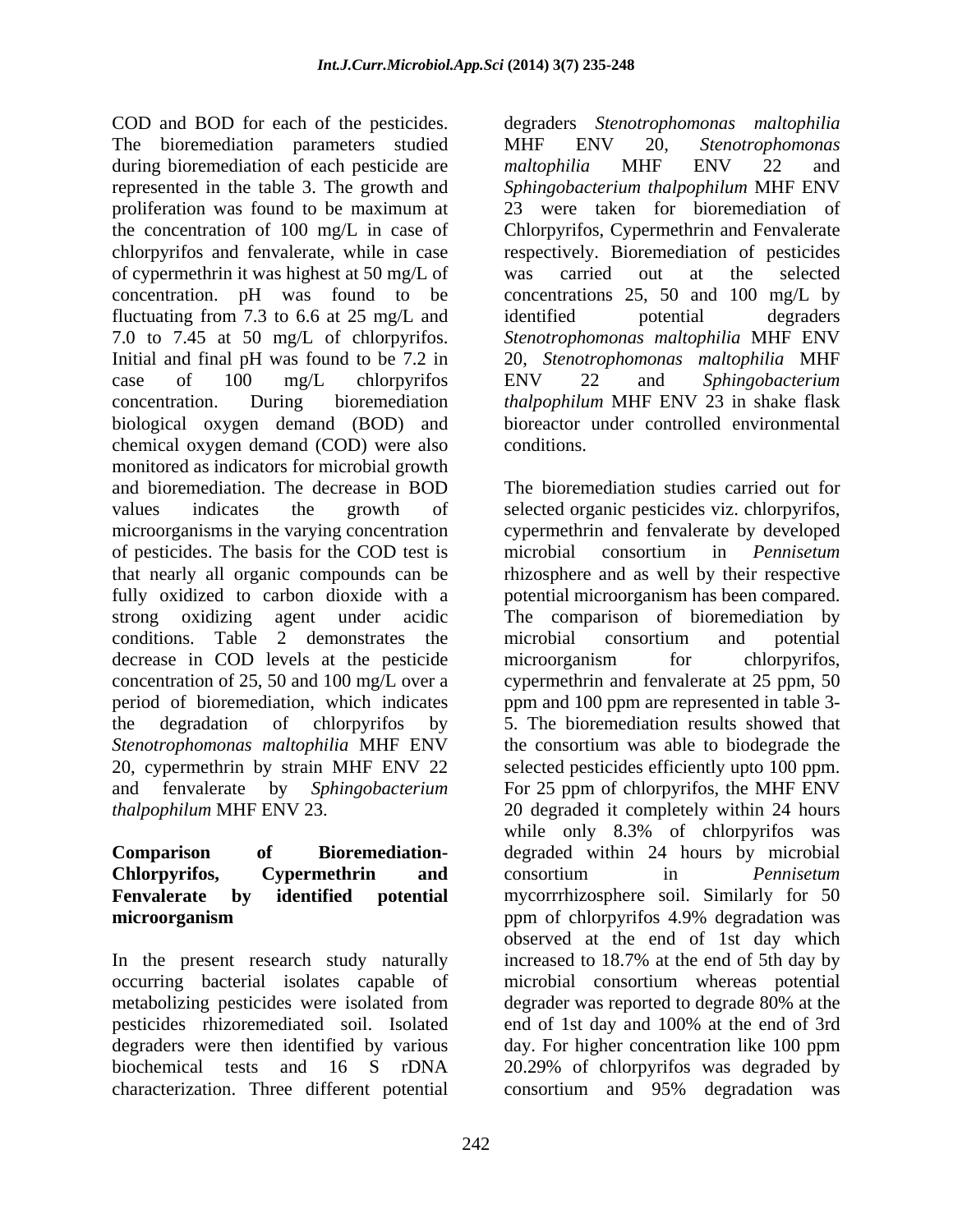observed in case of potential degrader (fig. 2

degrader MHF ENV 22 was reported to bioreactor. The rhizoremediation of degrade it 80% at the end of 1st day and concentration like 100 ppm 5.7 % of cypermethrin was degraded by consortium

The biodegradation studies for fenvalerate 7.0% at the end of 0 day and 100% at the end of 1st day. For 50 ppm concentration metabolities in microbial pollutant 6.8%, 10.9% and 50% of chlorpyrifos was degraded and MHF ENV 23 was found to and 94.7% degradation was observed in case of potential degrader at the end of 7th day

Rhizoremediation of selected pesticides has been studied using developed rhizospheric *pedicellatum* grass rhizosphere in soil and rhizosphere varies with the characteristics of conditions. In liquid medium microorganism

and table3). contaminated environment. The degradation In similar manner bioremediation results for the utilization of pesticides as a sole source cypermethrin shows that for 25 ppm the of carbon and energy. The removal of degradation was 11.3%, 21.1% and 45% at the end of 1st, 3rd and 7th day respectively degradation by microorganisms during for microbial consortium, whereas potential bioremediation experiment in shake flask 100% at the end of 3rd day. For higher their different characteristics and properties. and 77% degradation was observed in case rhizoremediation of pesticides from the soil of potential degrader at the end of 7th day environment. In pot culture experiment, (fig. 2, table 4). *Pennisetum pedicellatum* was used for the illustrated that for 25 ppm concentration 12, conditions. Root morphology and secreted 25.6 and 41.9% was degraded at the end of exudates have fundamental impacts on the 1st, 5th and 7th day respectively, whereas rhizosphere environment and its microbial potential degrader was reported to degrade it community. In the rhizosphere, plant root degrade 30, 80.3 and 100 % at the end of enzymes, the susceptibility of organic 1st, 5th and 7th day. For higher pollutants to bacterial metabolism and concentration like 100 ppm 8 % of enzymatic attack differs widely and is cypermethrin was degraded by consortium related to molecular structure. Plants are (fig. 2; table 5). Mechanism of nonspecific stimulation microbial consortium in *Pennisetum*  (Siciliano and Germida., 1998). Metabolites by potential degraders in liquid MSM. The levels of pesticides dissipated quickly into rhizoremediation of pesticide in the simpler compounds below detectable limits. plants, growth media, types of pesticides, soil microflora population capable of concentration of pesticides, mobility of degrading chlorpyrifos (Singh et al., 2004; pesticides and behavior of pesticides in the Menon et al., 2005). The potential respective media and environmental microorganism existing in rhizospheric soil of pesticides in liquid MSM takes place by pesticides from MSM correlated with their bioreactor. The rhizoremediation of pesticides in plant rhizosphere differs due to *Pennisetum pedicellatum* was found to be efficient and effective for the rhizoremediation of pesticides in rhizosphere have different environmental exude compounds that can serve as co-metabolites in microbial pollutant degradation (Hedge and Fletcher., 1996). Apart from the direct release of degradative able to stimulate the activities of microbial organism/communities. potentially involved in rhizodegradation includes exudates that serve as analogues or co-metabolites of organic pollutants formed in the soils contaminated at lower This might be due to the enhancement of a which have capacity to survive and multiply

are in direct contact with the pesticides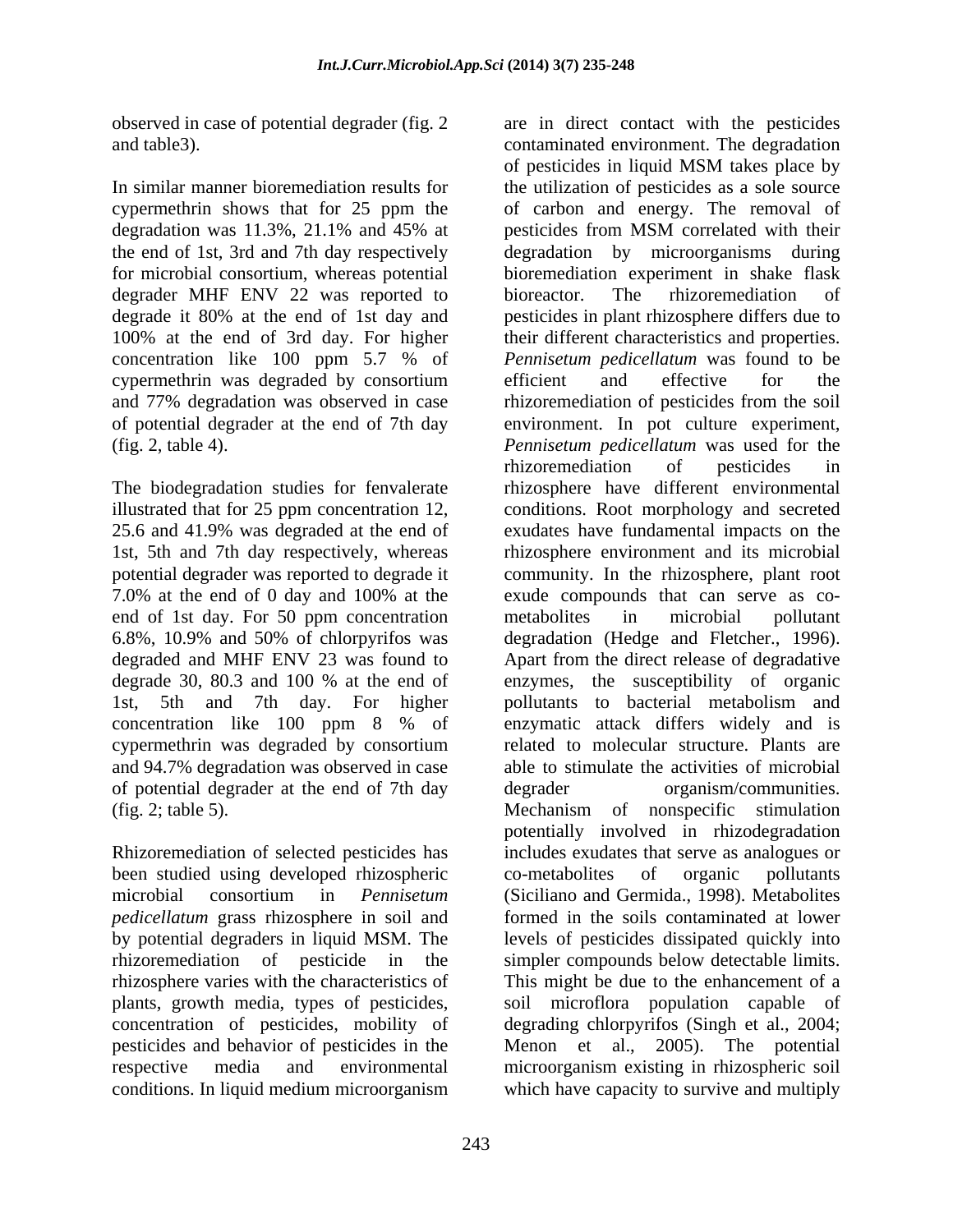at higher concentration of pesticides were degrading ability in liquid medium. In liquid selected, identified and characterized for medium microorganisms are in direct bioremediation of hazardous pesticides in contact with pesticides in controlled MSM. Therefore selective stimulation environmental conditions responsible for offered by addition of pesticides to MSM higher pesticide degradation in case of all offers selection of more competent potential the three pesticides chlorpyrifos, degrader possessing higher pesticides

the three pesticides chlorpyrifos, cypermethrin and fenvalerate.

| <b>Pesticides</b>   | Dose in 7 days<br>mg/kg |       | 15 days |            | $\sqrt{30 \text{ days}}$ $\sqrt{45 \text{ days}}$ | 60 days |
|---------------------|-------------------------|-------|---------|------------|---------------------------------------------------|---------|
| <b>Chlorpyrifos</b> | <b>10</b>               | 7.6   | 100     | <b>100</b> | 100                                               | 100     |
|                     | 25                      | 82.15 | 89.94   | <b>100</b> | 100                                               | 100     |
|                     | 50                      | 65.73 | 69.94   | 75.52      | 100                                               | 100     |
|                     |                         |       |         |            |                                                   |         |
|                     | 75                      | 31.28 | 41.6    | 47.45      | 53.63                                             | 100     |
|                     | 100                     | 20.29 | 25.3    | 27.7       | 34.7                                              | 76      |
| Cypermethrin        | <b>10</b>               | 18.1  | 100     | <b>100</b> | 100                                               | 100     |
|                     | 25                      | 11.6  | 28      | 64         | 100                                               | 100     |
|                     | 50                      | 23.3  | 33      | 54.1       | 71.3                                              | 100     |
|                     | 75                      | 22.35 | 43.39   | 59.36      | 66.15                                             | 71.26   |
|                     | 100                     | 4.42  | 17.4    | 40.9       | 42.9                                              | 62.21   |
| Fenvalerate         | <b>10</b>               | 63.1  | 100     | <b>100</b> | 100                                               | 100     |
|                     | 25                      | 55.45 | 100     | <b>100</b> | 100                                               | 100     |
|                     | 50                      | 50.4  | 71.7    | <b>100</b> | 100                                               | 100     |
|                     | 75                      | 46.5  | 66.38   | 82.9       | 100                                               | 100     |
|                     | 100                     | 5.1   | 19.4    | 32.4       | 44.7                                              | 72.4    |

**Table.1** Rhizosphere Bioremediation of Pesticides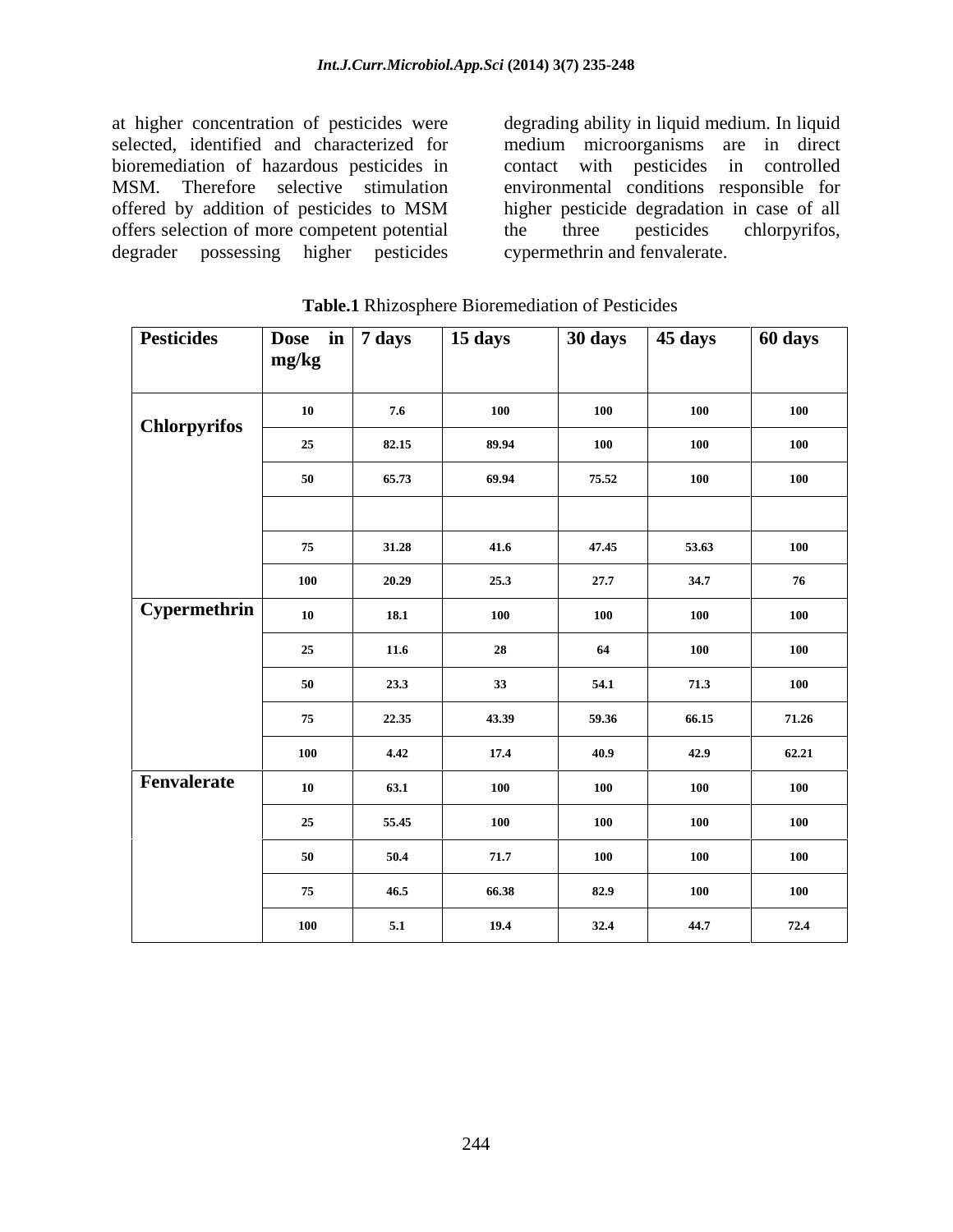

**Figure.1** Pesticide degradation comparison on initial and final day of bioremediation by potential degrader

**Table.2** Variation in environmental parameters during bioremediation of chlorpyrifos, cypermethrin and fenvalerate by potential degrader

|                     | pH<br>Temperature 28 <sup>DC</sup> 28 <sup>DC</sup> 28 <sup>D</sup> C<br>Growth<br>curve<br><b>(OD)</b><br>$CFU/ml \times 10'$ | 7.3<br>0.0081 | 6.6        | Initial Final Initial Final<br>7.45<br>$0.006$ $0.0081$ | 7.0<br>$28\square C$<br>0.04 | <b>Initial</b><br>7.2<br>$28\square$ C<br>0.0081 | Final<br>7.2<br>$28\square$ C<br>0.047 |
|---------------------|--------------------------------------------------------------------------------------------------------------------------------|---------------|------------|---------------------------------------------------------|------------------------------|--------------------------------------------------|----------------------------------------|
| <b>Chlorpyrifos</b> |                                                                                                                                |               |            |                                                         |                              |                                                  |                                        |
|                     |                                                                                                                                |               |            |                                                         |                              |                                                  |                                        |
|                     |                                                                                                                                |               |            |                                                         |                              |                                                  |                                        |
|                     |                                                                                                                                |               |            |                                                         |                              |                                                  |                                        |
|                     |                                                                                                                                |               |            |                                                         |                              |                                                  |                                        |
|                     |                                                                                                                                |               |            |                                                         |                              |                                                  |                                        |
|                     |                                                                                                                                |               |            |                                                         |                              |                                                  |                                        |
|                     |                                                                                                                                | 4.86          | 3.6        | 4.86                                                    | 24                           | 4.86                                             | 28.2                                   |
|                     |                                                                                                                                |               |            |                                                         |                              |                                                  |                                        |
|                     | $\mathbf{COD}$                                                                                                                 | 125           | 70         | 150                                                     | 30                           | 289                                              | 15                                     |
|                     | <b>BOD</b>                                                                                                                     | 22            |            | າາ<br>∠∠                                                |                              | 22.5                                             |                                        |
|                     |                                                                                                                                |               |            |                                                         |                              |                                                  |                                        |
| Cypermethrin        | рH                                                                                                                             | 7.2           | 7.6        | 7.2                                                     | 7.2                          | 7.2                                              | 7.4                                    |
|                     | <b>Temperature</b>   28 $\Box$ C   28 $\Box$ C   28 $\Box$ C                                                                   |               |            |                                                         | $28\square C$                | $28\square$ C                                    | $28\Box C$                             |
|                     | Growth                                                                                                                         | 0.008         |            | $0.04$ 0.008 0.047                                      |                              | 0.008                                            | 0.035                                  |
|                     | curve                                                                                                                          |               |            |                                                         |                              |                                                  |                                        |
|                     | <b>(OD)</b>                                                                                                                    |               |            |                                                         |                              |                                                  |                                        |
|                     | $\left  \text{ CFU/ml x } 10^{7} \right $ 4.86                                                                                 |               | 42.27 4.86 |                                                         | 29.16                        | 4.86                                             | 20.0                                   |
|                     | $\bf{COD}$                                                                                                                     | - 48          | 25         | -98                                                     | 33                           | 200                                              | 132                                    |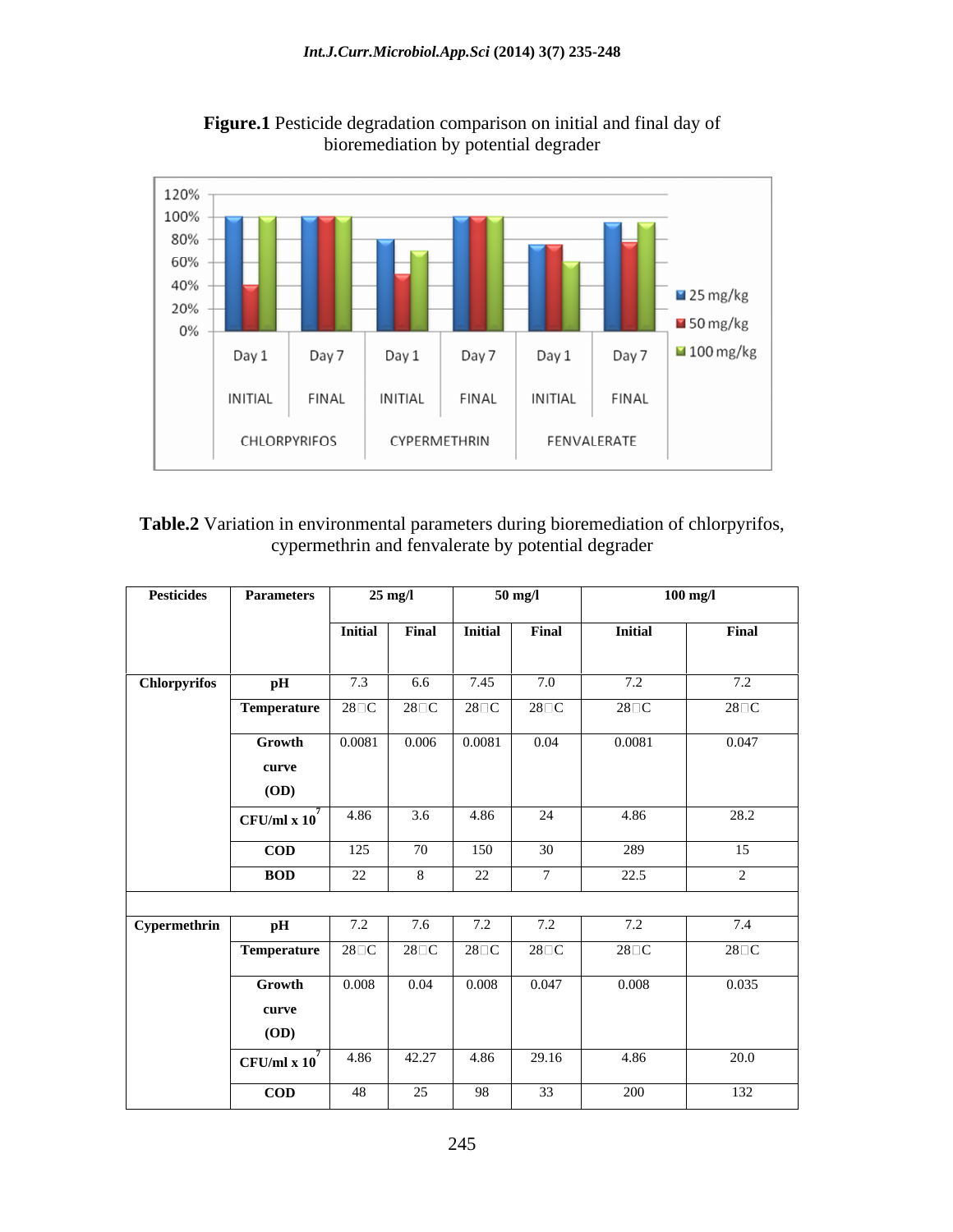|             | <b>BOD</b>          | 10.2          | 3.8           | 10 <sub>2</sub><br>1 V., | د.4           | 10.4        | $\epsilon$ 00<br>5.25 |
|-------------|---------------------|---------------|---------------|--------------------------|---------------|-------------|-----------------------|
|             |                     |               |               |                          |               |             |                       |
| Fenvalerate |                     | 7.0           | 1.0           | 6.92                     | 7.0           |             |                       |
|             | <b>Temperature</b>  | $28\square$ C | $28\square$ C | $28\square C$            | $28\square C$ | $28\square$ | $28\square C$         |
|             | Growth              | 0.008         | 0.048         | 0.008                    | 0.05          | 0.008       | 0.082                 |
|             | curve               |               |               |                          |               |             |                       |
|             | <b>(OD)</b>         |               |               |                          |               |             |                       |
|             | $CFU/ml \times 10'$ | 4.8           | 21.3          | 4.8                      | 21.1          | 4.8         | 33.6                  |
|             | <b>COD</b>          | 550           | 400           | 667                      | 385           | 688         | 390                   |
|             | <b>BOD</b>          | 26.0          | 8.0           | 250<br>ر،رے              | 6.0           | 26.0        | 6.0                   |

# **Table.3** Comparison of Chlorpyrifos Degradation using microbial consortium and

|               | $\vert$ Chlorpyrifos $\vert$ 0 day                                                           |    | l day                                     |     | $3 \text{ day}$   |     | 5 dav  |                          | / dav                               |            |
|---------------|----------------------------------------------------------------------------------------------|----|-------------------------------------------|-----|-------------------|-----|--------|--------------------------|-------------------------------------|------------|
|               | Microbial                                                                                    |    | MHF Microbial MHF Microbial MHF Microbial |     |                   |     |        |                          | MHF Microbial                       | <b>MHF</b> |
|               | Consortium   ENV   consortium   ENV   consortium   ENV   consortium   ENV   consortium   ENV |    |                                           |     |                   |     |        |                          |                                     |            |
|               |                                                                                              |    |                                           |     |                   |     |        |                          |                                     | 20 V       |
|               | 5.6                                                                                          | 60 | 8.3                                       | 100 | 16.7              | 100 | $20.5$ |                          | $100 \quad 34.7$                    | 100        |
| 25 ppm        |                                                                                              |    |                                           |     |                   |     |        |                          |                                     |            |
| <b>50 ppm</b> |                                                                                              | 50 | 4.9                                       | 80  | $\vert 8.9 \vert$ | 100 | 18.7   | 100                      | $\begin{array}{c} 27.7 \end{array}$ | 100        |
| $100$ ppm     | -1.2                                                                                         | 30 | 3.6                                       | 50  | 7.1               | 60  | 13.4   | $\overline{\phantom{a}}$ | 20.29                               |            |

potential degrader *Stenotrophomonas maltophilia* MHF ENV 20

# **Table.4** Comparison of Cypermethrin Degradation using microbial consortium and potential degrader *Stenotrophomonas maltophilia* MHF ENV 2

| $\boxed{\text{Cypermethrin} \mid 0 \text{ day}}$ |                                                                                              |                            | $\pm 1$ dav                                                                 |    | 3 day |                |      |               |                   |          |
|--------------------------------------------------|----------------------------------------------------------------------------------------------|----------------------------|-----------------------------------------------------------------------------|----|-------|----------------|------|---------------|-------------------|----------|
|                                                  | Microbial                                                                                    |                            | MHF   Microbial   MHF   Microbial   MHF   Microbial   MHF   Microbial   MHF |    |       |                |      |               |                   |          |
|                                                  | Consortium   ENV   consortium   ENV   consortium   ENV   consortium   ENV   consortium   ENV |                            |                                                                             |    |       |                |      |               |                   |          |
|                                                  |                                                                                              |                            |                                                                             | 22 |       | $\overline{a}$ |      | 22            |                   | -44      |
| $25$ ppm                                         | 3.8                                                                                          | $\Lambda$ $\Omega$<br>- 40 | 11.3                                                                        | 60 | 21.1  | 100            | 38.7 | $100 \t 45.0$ |                   | 100      |
|                                                  |                                                                                              |                            |                                                                             |    |       |                |      |               |                   |          |
| <b>50 ppm</b>                                    | 2.16                                                                                         | 30                         | 19.8                                                                        | 50 | 16.7  | 80             | 20.2 | 100           | 25.1              | 100      |
|                                                  |                                                                                              |                            |                                                                             |    |       |                |      |               |                   |          |
| $100$ ppm                                        |                                                                                              |                            | $\vert 1.7 \vert$                                                           | 25 | 3.4   | 40             | 4.1  | 60            | $\vert 5.7 \vert$ | $\prime$ |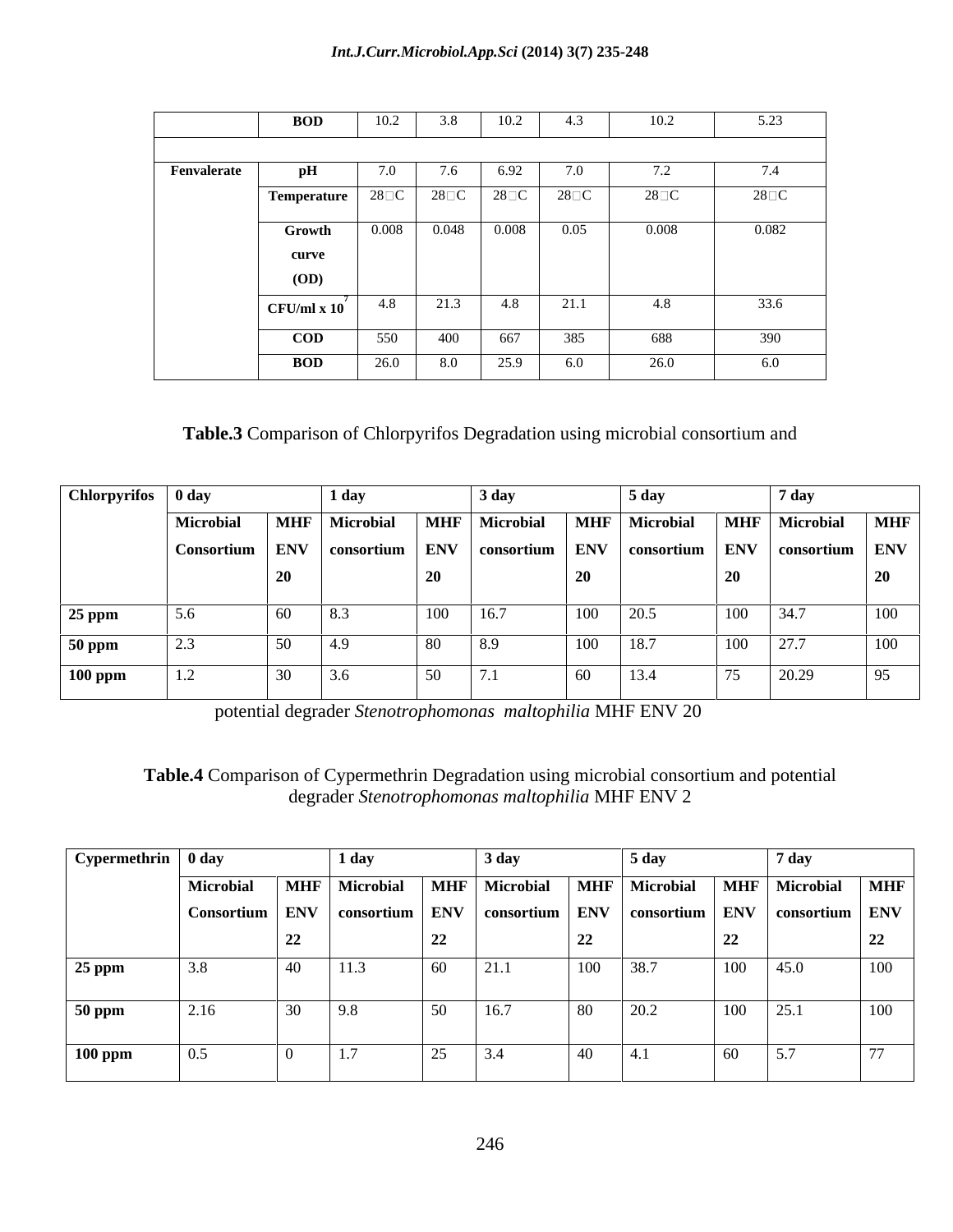| Fenvalerate 0 day |                                                                                              |     | 1 dav |              | 3 dav |          | 5 day |           | 7 day         |            |
|-------------------|----------------------------------------------------------------------------------------------|-----|-------|--------------|-------|----------|-------|-----------|---------------|------------|
|                   | Microbial   MHF   Microbial   MHF   Microbial   MHF   Microbial                              |     |       |              |       |          |       |           | MHF Microbial | <b>MHF</b> |
|                   | Consortium   ENV   consortium   ENV   consortium   ENV   consortium   ENV   consortium   ENV |     |       |              |       |          |       |           |               |            |
|                   |                                                                                              | 23  |       |              |       | 23       |       | $\Delta$  |               | $\Delta$   |
| <b>25 ppm</b>     |                                                                                              | 7.0 | 12.0  | 100          | 25.6  | 100      | 41.9  | 100       | 57.2          | 100        |
| <b>50 ppm</b>     |                                                                                              | 6.5 | 6.8   | 30           | 10.9  | 48.0     | 23.5  | 81.3 50.0 |               | 100        |
| <b>100 ppm</b>    |                                                                                              | 2.5 | 3.1   | $ 40.0 $ 4.3 |       | 72.0 6.7 |       | 85.4 8.0  |               | 94.7       |
|                   |                                                                                              |     |       |              |       |          |       |           |               |            |
|                   |                                                                                              |     |       |              |       |          |       |           |               |            |

**Table.5** Comparison of Fenvalerate Degradation using microbial consortium and potential degrader *Sphingobacterium thalpophilus* MHF ENV 23

The microbial consortium and identified potential have proved effective, efficient, novel and innovative for the Anderson JA, Kruger ER, Coats JR. 1994. bioremediation of pesticides which could be also applicable for the bioremediation of other hazardous toxic compounds herbicide tolera<br>helonging to croppophosphorus and 28:1551–1557 belonging to organophosphorus and  $\frac{28:1551-1557}{1000}$ pyrethroid group. The rhizoremediation technology developed for the  $\frac{1}{24.27 \times 10^{-10}}$  developed to the  $\frac{1}{24.27 \times 10^{-10}}$  technology bioremediation of chlorpyrifos,  $\alpha_1$ ,  $\beta_2$ ,  $\beta_3$ ,  $\beta_4$ ,  $\beta_5$ ,  $\beta_6$ ,  $\beta_7$ ,  $\beta_8$ ,  $\beta_7$ ,  $\beta_8$ ,  $\beta_8$ cypermethrin and fenvalerate in  $C_{\text{1}}$   $C_{\text{2}}$   $C_{\text{2}}$   $C_{\text{3}}$   $C_{\text{3}}$   $C_{\text{3}}$   $C_{\text{4}}$   $C_{\text{5}}$   $C_{\text{6}}$   $C_{\text{7}}$   $C_{\text{8}}$   $C_{\text{9}}$   $C_{\text{1}}$   $C_{\text{1}}$   $C_{\text{1}}$   $C_{\text{1}}$   $C_{\text{1}}$   $C_{\text{1}}$   $C_{\text{1}}$ *Pennisetum* rhizosphere by developed and solid E. 2005 Utilising the microbial consortium would be applicable<br>thizosphere microorganisms to for bioremediation of pesticide antence heald by the crossic Fraction of the treatment of the enhance breakdown of organic<br>contaminated sites for the treatment of a collision is the environment Environment pesticide waste or effluents generated through pesticide manufacturing and formulation units and from their the of plant growth stage and season on agricultural and domestic usages. The bioremediation technology developed for pesticides- chlorpyrifos, cypermethrin and of phytoremediation technology fenvalerate using novel source of rhizosphere microbial consortium and Hoagland RE, Zablotowicz RM, Locke MA, identified potential microorganisms would<br>Anderson TA, Coats JR.1994. be cost effective remedial measures to Propanil metabolism by rhizosphere cleanup the environment. microflora. Bioremediation Through

Predictive And Practical Aspects,

Environmental Fate of Pesticides, Wiley & Sons, New York.

- Enhanced degradation of a mixture of three herbicides in the rhizosphere of a herbicide tolerant plant. Chemosphere, 28: 1551 1557
- Bhatnagar VK. 2001. Pesticides pollution: trends and perspectives, ICMR Bull.,  $31: 87 - 88.$
- Chaudhry Q, Blom-Zandstra M, Gupta S and Joner EJ. 2005 Utilising the synergy between plants and rhizosphere microorganisms to enhance breakdown of organic pollutants in the environment. Environ Sci Pollut Res., 12: 34-48.
- Hedge RS and Fletcher JS. 1996. Influence of plant growth stage and season on the release of root phenolics by mulberry as related to the development of phytoremediation technology Chemosphere, 32: 2471–2479.
- **References** Washington, DC In; pp; ACS Anderson TA, Coats JR.1994. Propanil metabolism by rhizosphere Rhizosphere Technology ACS , Symposium Series, 563: 160-183.
- Arnold DJ 1990. Fate of Pesticides In Soil: Jacobsen C S. 1997. Plant protection and rhizosphere colonization of barley by